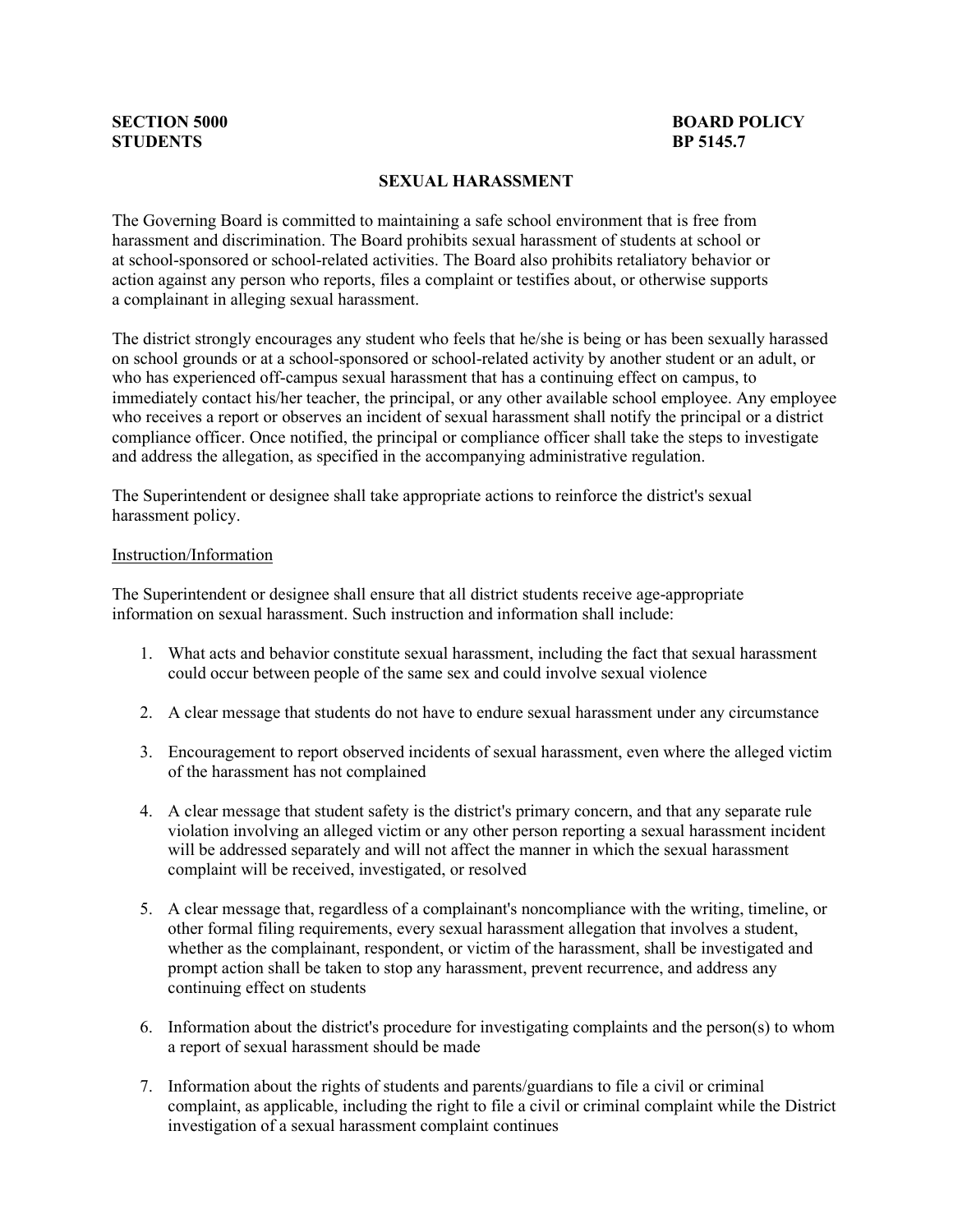8. A clear message that, when needed, the district will take interim measures to ensure a safe school environment for a student who is the complainant or victim of sexual harassment and/or other students during an investigation and that, to the extent possible, when such interim measures are taken, they shall not disadvantage the complainant or victim of the alleged harassment

#### Complaint Process and Disciplinary Actions

Sexual harassment complaints by and against students shall be investigated and resolved in accordance with law and district procedures specified in AR 1312.3 - Uniform Complaint Procedures. Principals and/or their designees are responsible for notifying students and parents/guardians that complaints of sexual harassment can be filed under AR 1312.3 and where to obtain a copy of the procedures.

Upon investigation of a sexual harassment complaint, any student found to have engaged in sexual harassment or sexual violence in violation of this policy shall be subject to disciplinary action. For students in grades 9-12, disciplinary action may include suspension and/or expulsion, provided that, in imposing such discipline, the entire circumstances of the incident(s) shall be taken into account.

Upon investigation of a sexual harassment complaint, any employee found to have engaged in sexual harassment or sexual violence toward any student shall have his/her employment terminated in accordance with law and the applicable collective bargaining agreement.

#### Record-Keeping

The Superintendent or designee shall maintain a record of all reported cases of sexual harassment to enable the district to monitor, address, and prevent repetitive harassing behavior in district schools.

Legal Reference:

#### EDUCATION CODE

200-262.4 Prohibition of discrimination on the basis of sex 48900 Grounds for suspension or expulsion 48900.2 Additional grounds for suspension or expulsion; sexual harassment 48904 Liability of parent/guardian for willful student misconduct 48980 Notice at beginning of term

CIVIL CODE

51.9 Liability for sexual harassment; business, service and professional relationships 1714.1 Liability of parents/guardians for willful misconduct of minor

GOVERNMENT CODE 12950.1 Sexual harassment training

CODE OF REGULATIONS, TITLE 5 4600-4670 Uniform complaint procedures 4900-4965 Nondiscrimination in elementary and secondary education programs

UNITED STATES CODE, TITLE 20 1221 Application of laws 1232g Family Educational Rights and Privacy Act 1681-1688 Title IX, discrimination